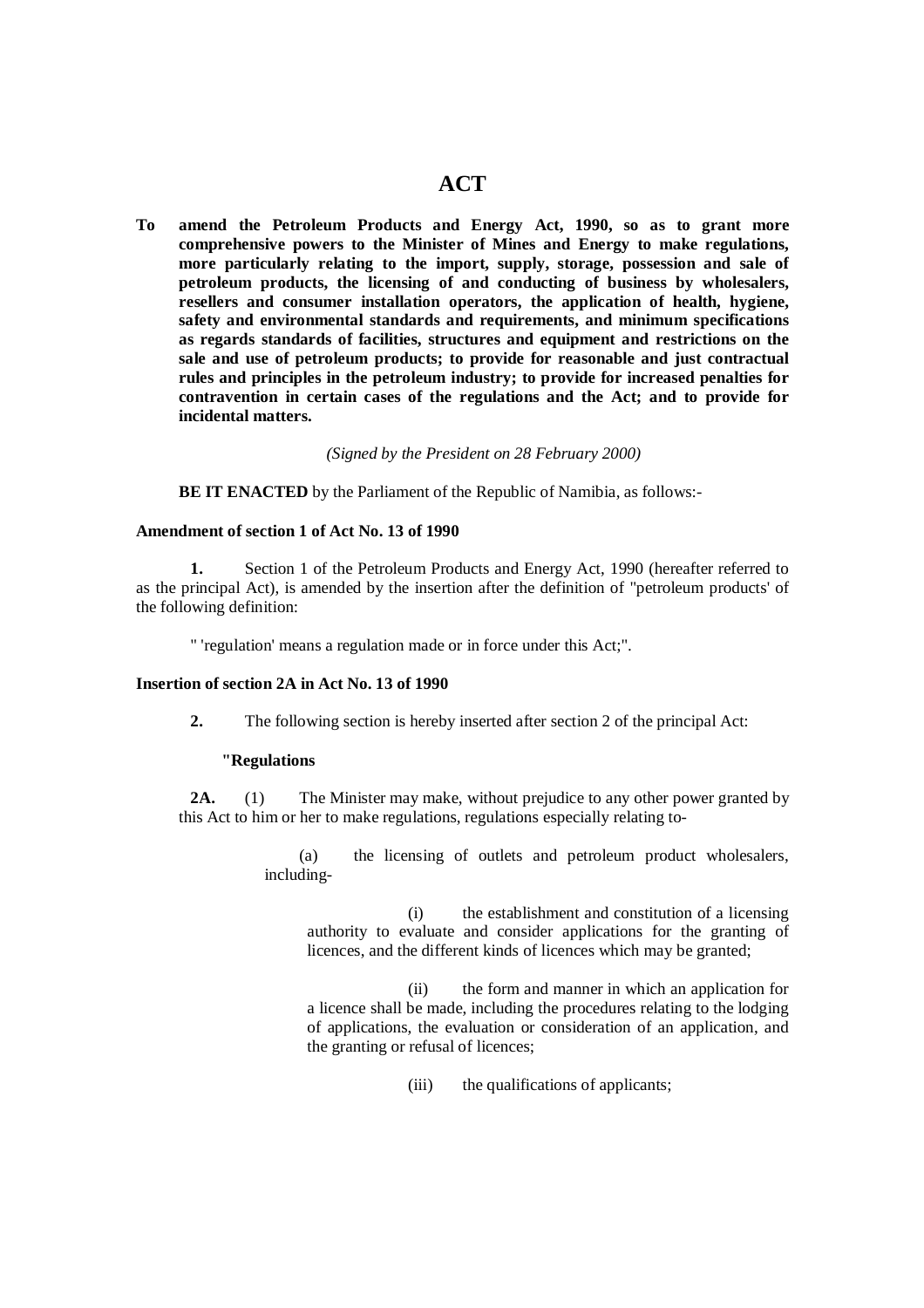(iv) the application fees and the licence fees payable, and the circumstances in which application fees or licence fees may be refunded;

 (v) general conditions, restrictions or privileges applicable to all licences;

 (vi) special conditions, restrictions or privileges which may be imposed by the licencing authority, at its discretion, in respect of a particular licence or a category of licences, and the manner in which such discretion shall be exercised;

 (vii) criteria or procedures to be applied in the evaluation of an application for a licence;

 (viii) the form and duration of a licence, the obligations of a licence-holder to furnish, during the currency of a licence and on the discontinuance of the business conducted in terms of the licence, information to the licensing authority, and the information to be furnished;

 (ix) the discontinuance of a business conducted in terms of a licence, and the procedures relating to such discontinuance;

 (x) amendments to, and the transferability of, licences;

 (xi) the consequences of the contravention of, or the failure to comply with, any restriction or general or special condition relating to a licence, including the unconditional or conditional suspension or cancellation of a licence, the procedures to be followed in connection with such suspension or cancellation, and the effects thereof; and

 (xii) circumstances other than those provided for in paragraph (xi), wherein licences may be unconditionally or conditionally suspended or cancelled, and procedures to be followed in connection with such suspension or cancellation, and the effects thereof;

 (b) the conducting of business in respect of petroleum products, including-

 (i) the prohibition on discounting with regard to petroleum product sales, or any category thereof, and self-service by consumers, cash deposits and storage facilities, and the prevention of vertical integration in the oil industry;

 (ii) the application of health, hygiene, safety and environmental standards and requirements, including-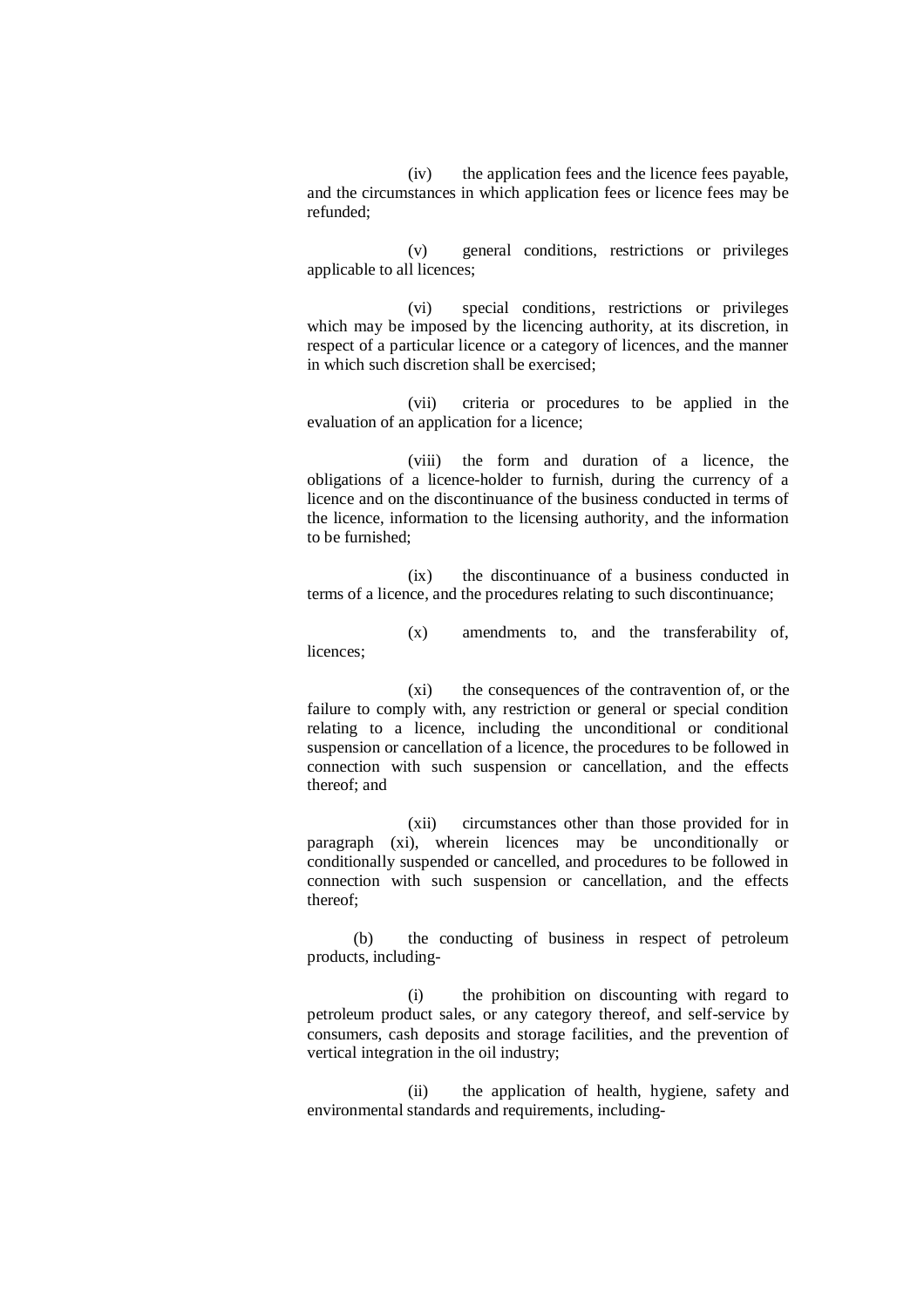(aa) the obligation to comply with standards and requirements prescribed by any other law;

 (bb) the duties of persons in respect of the protection of the health of others and the avoidance of environmental harm, the precautions in respect of the keeping, handling, conveying, using and disposing of petroleum products and in respect of underground leaks or other spills of petroleum products; and

 (cc) the minimum safety standards, firefighting, security drills and contingency plans, pre-planning against fires and pollution, security of premises, safety equipment, emergency measures and provisions for product security;

 (c) the premises where petroleum products are stored, including-

 (i) the specifications in respect of the physical aspects;

 (ii) the facilities, equipment, design and construction;

- (iii) the minimum electrical and other standards; and
- (iv) the regulation of the abandonment,

 of or in respect of such premises, and the application to such premises, facilities and equipment of specifications or standards prescribed by any other law;

 (d) the records and information to be kept in respect of licences and registrations by the licensing authority;

 (e) the maintenance of security and the continuity of petroleum product supplies in Namibia, and the maintenance of contingency and reserve petroleum product stocks;

 (f) the regulation of, including the imposition of prohibitions and duties in connection with, consumer installations;

 $(g)$  the powers and functions of controllers and inspectors;

 (h) the cleaning-up of petroleum product spills, leaks and other accidents or incidents relating thereto, and the insurance and recovery of costs in respect thereof;

 (i) the regulation of state subsidies, rebates, refunds and remissions in respect of the sale of petroleum products;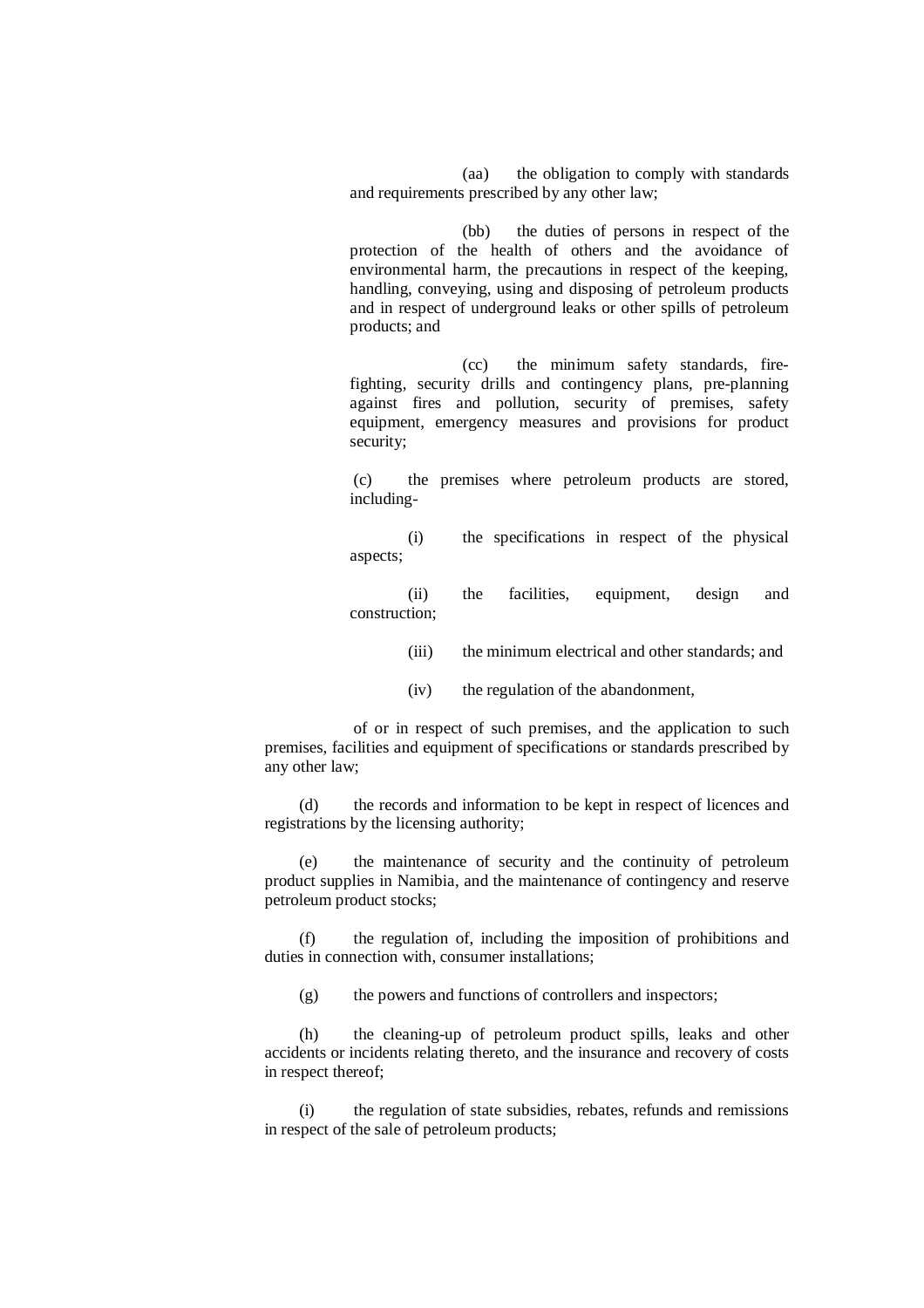(j) the specifications for quality control and other standards in respect of petroleum products, including the incorporation by reference into the regulations of specifications prescribed by or issued under any other law and the prohibition on the blending or mixing of such products with other substances;

 (k) the powers, duties and functions of the Permanent Secretary in respect of the implementation of measures to enforce, on an administrative level, compliance with the regulations by licence-holders and by the petroleum products industry, the appointment of compliance officers by licensed resellers and wholesalers, the approval of such appointments by the Permanent Secretary, and the powers, duties and functions of such compliance officers;

 (l) appropriate transitional provisions for the phasing-in of the provisions of the regulations made under this section, in order to ensure a smooth and fair phasing-in of the regulatory regimes envisaged by this section; and

 (m) any other matter related to any subject-matter specified or referred to in this subsection and deemed necessary or expedient to be prescribed by the Minister for the better achieving of the objects of this Act, the generality of this paragraph not being limited by anything contained in any paragraph of this subsection.

 (2) Different regulations may be made under subsection (1) in respect of different categories of petroleum products, outlets, licences, licence-holders, standards, specifications and requirements, wholesalers, subsidies, rebates, refunds or remissions, provided that any such differential treatment does not amount to unfair discrimination.

 (3) The provisions of this section, in so far as they provide for a limitation on the right to conduct business relating to the petroleum industry by any person are enacted upon the authority of Article 21(2) of the Namibian Constitution.".

## **Insertion of section 4A in Act No. 13 of 1990**

**3.** The following section is hereby inserted after section 4 of the principal Act:

#### **"Agreements between operators and wholesalers**

 **4A.** (1) Any dealer agreement concluded between a wholesaler and an operator, and any supplementary provisions to such an agreement, shall be based on and comply with the following:

> (a) Any law, including a provision of the common law, applicable in Namibia regarding competition and fair contractual procedures and practices;

> (b) in so far as the dealer agreement or any provision supplementary thereto provides for the exercise of any discretionary powers which adversely affects rights or interests, such owner shall, subject to the other provisions of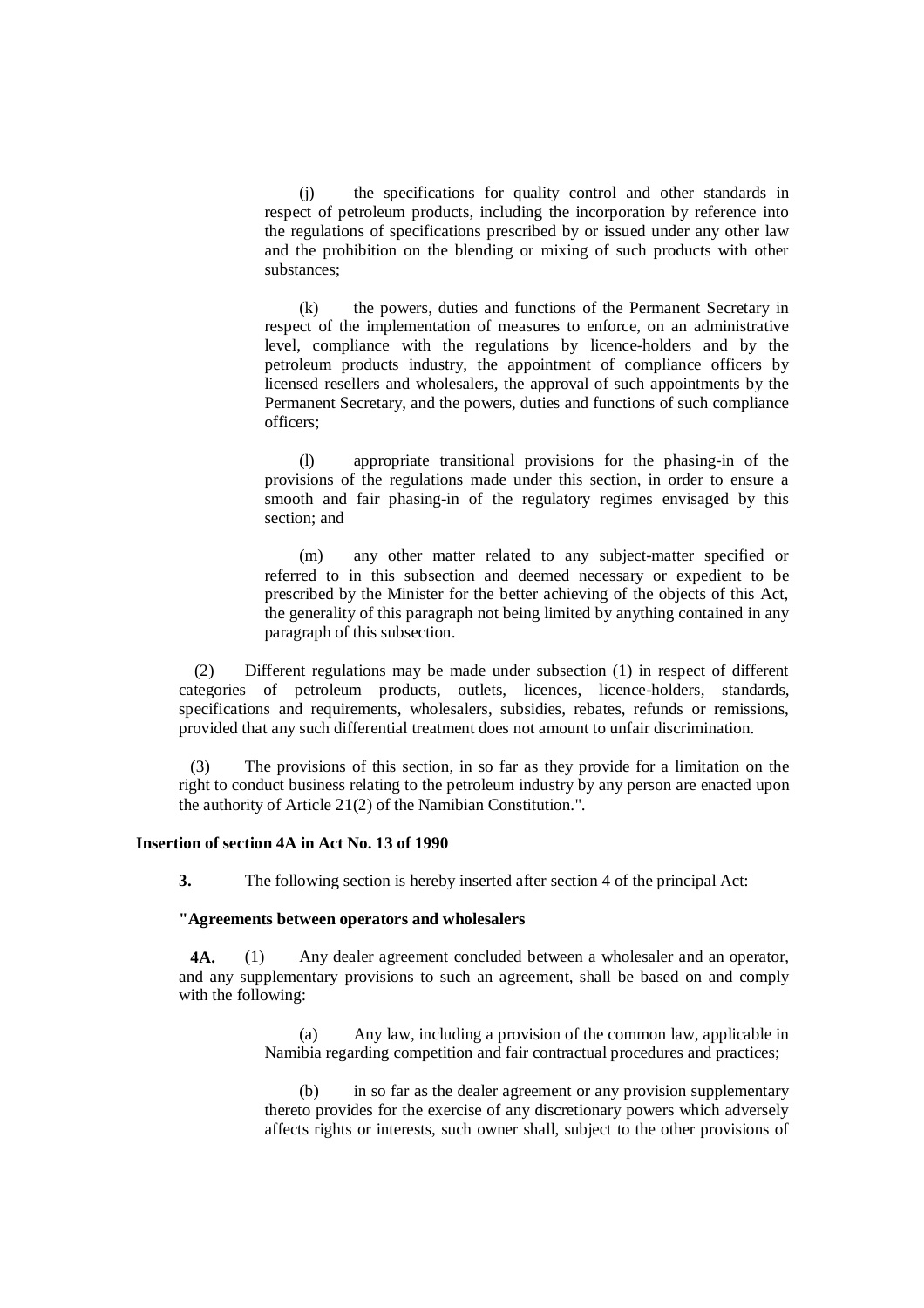this section be exercised in accordance with fair and reasonable practices and procedures, which shall include -

 (i) the giving of adequate notice of the exercise of the discretion and the nature and purpose thereof, as well as the furnishing of reasons for a decision (if requested thereto);

 (ii) compliance with the principle providing the other party reasonable opportunity to be heard;

 (iii) acting in good faith having regard to clearly established facts and circumstances only;

 unless it is justifiable and reasonable under the circumstances to depart form the requirements set out in this paragraph;

 (c) notwithstanding paragraph (b), in so far as the dealer agreement or any provision supplementary thereto provides for the termination of the agreement in the event of a breach thereof -

 (i) in the case of a non-material breach, written notice shall be given that such non-material breach has occurred and a reasonable period shall be allowed to rectify such breach prior to termination of the agreement;

 (ii) in the case of a material breach, the agreement may be terminated without prior notice or opportunity to rectify the material breach if it is fair and reasonable under the circumstances to do so,

and for the purposes of this paragraph -

 (aa) only a breach of the agreement which relates to a fundamental and substantive term of the agreement shall be deemed to be a material breach; and

 (bb) no agreement shall contain a provision deeming all provisions of the agreement to be material;

 (d) reasonable access to correspondence, documents and property only in so far as they relate to the business of operating an outlet in terms of the dealer agreement; and

 (e) promotion of security of tenure, but subject thereto that a reasonable probationary lease period may be provided for in the case where a dealer agreement is concluded with a new operator.

 (2) (a) Without derogating from any other right a person may have in terms of any other law or with regard to access to a court, where a party is of the opinion that a provision in a dealer agreement does not comply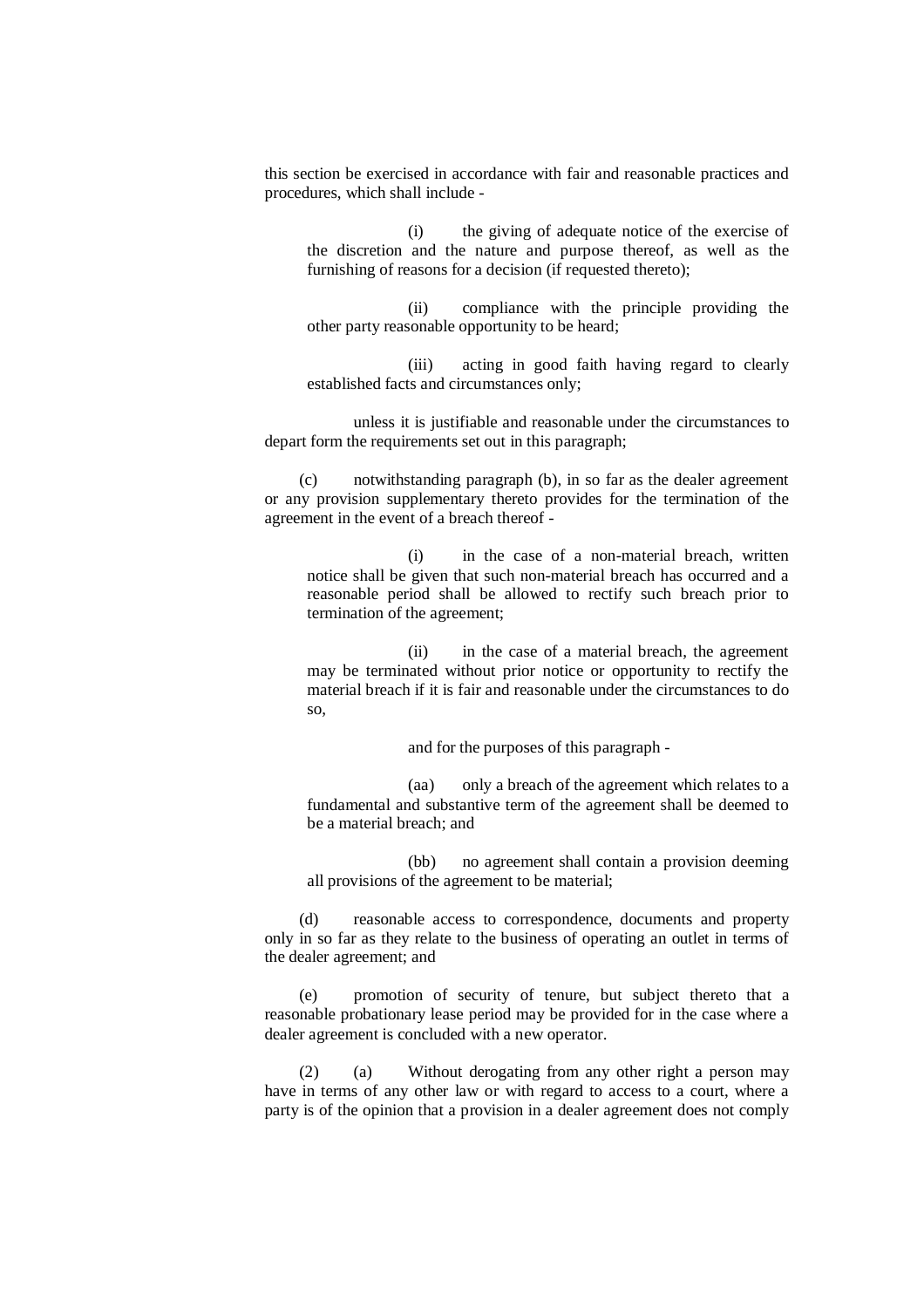with a principle set out in subsection (1), such party may refer the matter for arbitration as provided in paragraph (b).

 (b) The Minister shall by notice in the *Gazette* determine the arbitration procedure which shall apply with regard to a matter referred to in paragraph (a) and the Minister may by regulation prescribe any matter supplementary to such arbitration procedures.

 (3) The provisions of this section, in so far as they provide for a limitation on the right to conduct business relating to the petroleum industry by any person, are enacted upon the authority of Article 21(2) of the Namibian Constitution.

 (4) Section 21 of this Act shall not apply to subsection (1) of this section.

(5) For the purposes of this section -

 (a) "wholesaler" means any person who imports or distributes petrol or diesel for purposes of the wholesale thereof by that person in Namibia or who exports petrol or diesel;

 (b) "operator " means any person who conducts business for the sale of petrol and diesel at an outlet.".

### **"Substitution of section 6 of Act No. 13 of 1990**

**4.** The following section is hereby substituted for section 6 of the principal Act:

 "6. The Minister may on such conditions as the Minister may deem fit **[by regulation or** by notice in writing to any person or category of persons, or by notice in the *Gazette*, exempt such person or category of persons from any provision of this Act.".

### **Amendment of section 8 of Act No. 13 of 1990**

 **5.** Section 8 of the principal Act is hereby amended by the substitution for subsection (1) of the following subsection:

 "(1) The Minister may by notice in the *Gazette* declare any regulation issued under section  $2(1)(a)$ ,  $2A$  or 4 to apply also with reference to any person or category of persons in the service of the State while acting in the performance of his or her duties.".

## **Amendment of section 21 of Act No. 13 of 1990, as amended by section 4 of Act No. 29 of 1994**

 **6.** Section 21 of the principal Act is hereby amended by the substitution for subsection (1) of the following subsection:

 $''(1)$  If any person contravenes or fails to comply with any provision of this Act, and such contravention or failure is not elsewhere in this Act declared an offence, or